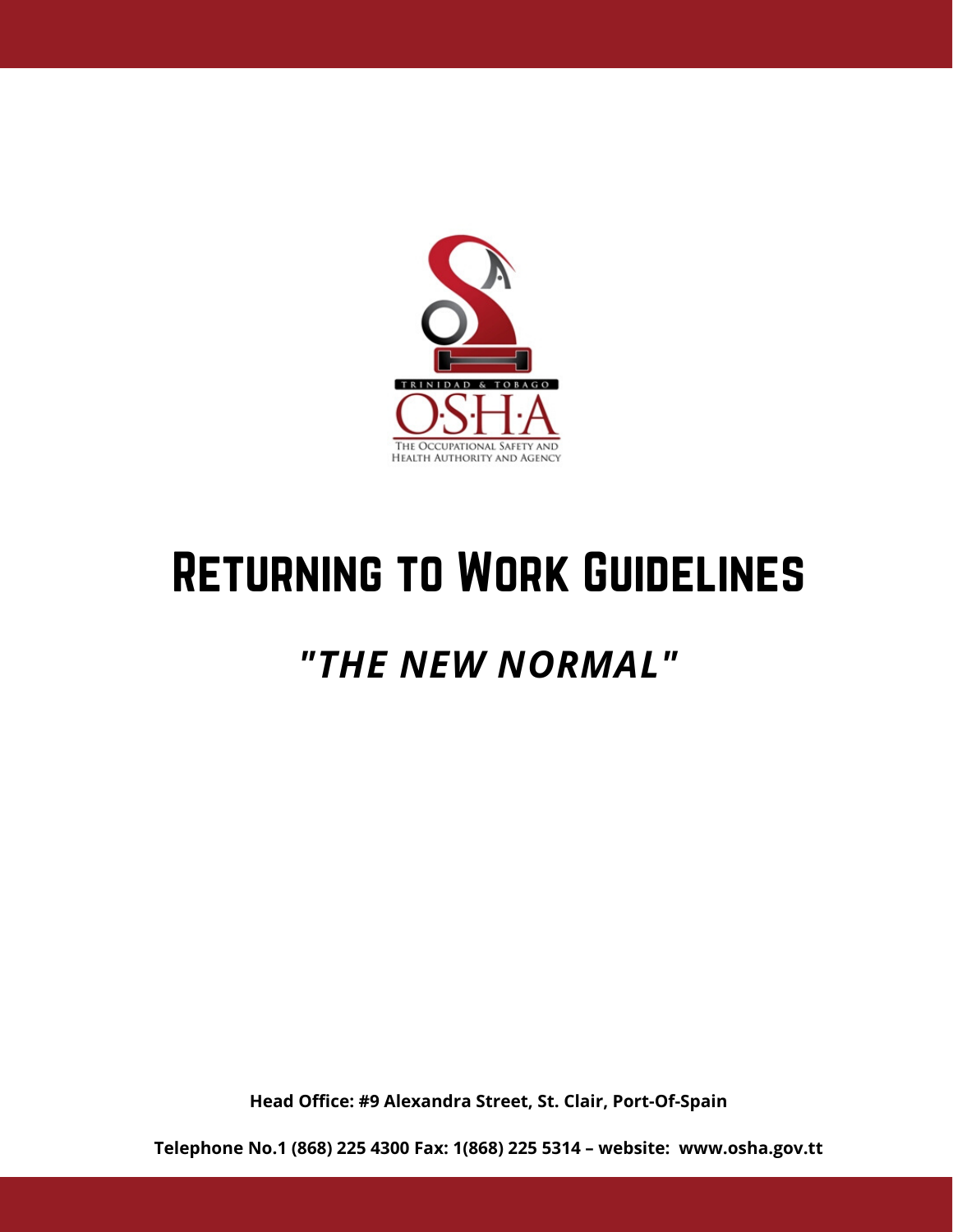# INTRODUCTION

The Novel Coronavirus (COVID-19) pandemic has caused the world to implement a plethora of measures to fight its spread. In Trinidad and Tobago all non-essential activities were suspended and the population was asked to remain at home except for certain excluded activity. These measures impacted the operations of Industrial Establishments. Many places of work were forced to scale back or stop operations while others were able to adapt remote work systems. As we prepare to re-open our places of work, employers must now develop systems to protect employees and by extension society as the risk posed by the virus is still active.

In preparing to return to work it must be understood that some of the controls introduced in response to the pandemic must remain in place until such a time that there is a vaccine. Additionally plans should include the likelihood of a resurgence of the virus and the reintroduction of restrictive measures.

The Occupational Safety and Health Authority and Agency will offer guidance and support in this return to work process.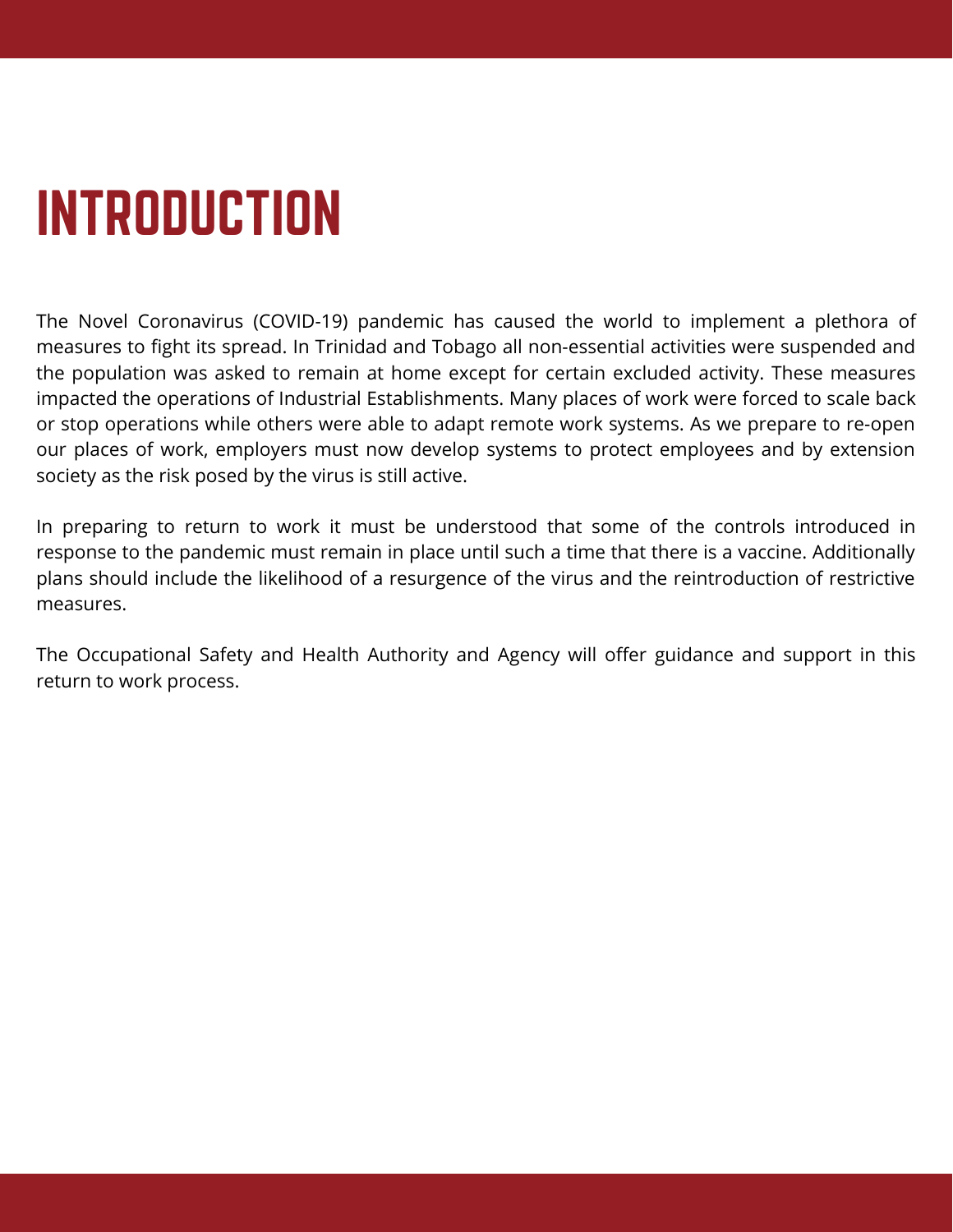## Risk Assessment and Minimising exposure to COVID-19 at work

Precautions should always be determined by a risk assessment and appropriate control measures need to be put in place for returning workers to ensure that workplaces limit the opportunity for further viral spread.

The identification and assessment of safety and health risks inherent in the working environment under normal conditions is the starting point for managing safety and health. This assessment must take into consideration COVID-19 and its associated risks. Employers are duty bound to review and revise their risk assessments when there is a change to the work process and to consider all risks. When revising the risk assessment, attention should be given to any anomalies or situations that can cause problems and evaluations must be made to determine how these issues can impact upon the organisation becoming more resilient in the long-term. Involving workers and their representatives in the revision of the risk assessment is vital.

**It must be borne in mind that a risk assessment does not control risk. It is the actions of individuals who apply controls identified in the risk assessment that mitigate risk.**

When conducting the risk assessment ensure that you obtain the most recent information on the hazard (i.e. the virus) and how it is spread. This information is available from Ministry of Health and other related Public Health Authorities.

**The likelihood of exposure should also be considered. Factors to consider are:**

- Whether employees are exposed on their commute to work
- Which employees are likely to be exposed to infected persons or surfaces at the place of work
- Do employees have medical conditions that increases their vulnerability
- Are employees exposed to possible sources of infection at home

The implementation of safe work practices to limit exposure to COVID-19 at work requires effective assessment of the risks. Through the hierarchy of controls, measures can be developed to minimise workers exposure to the virus.



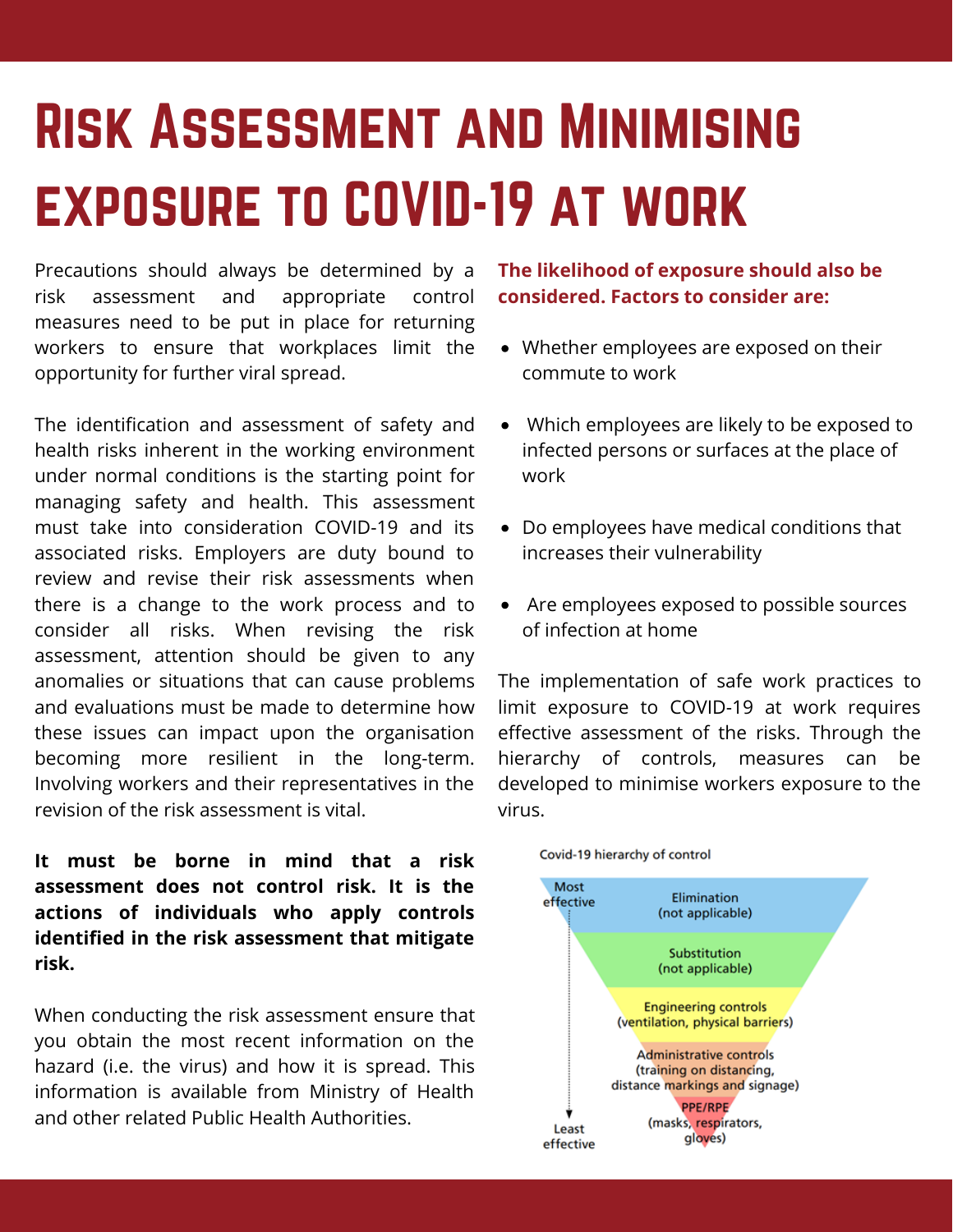Deciding which controls are best suited to your workplace requires a number of considerations like:

- The design of the workplace
- How will the surfaces be sanitised
- How will equipment be used
- How can work schedules be organised to minimise person to person contact; and
- Do employees have adequate information to protect themselves from infection at work

#### **Below are some examples of mitigating measures that can be employed:**

- Conduct only essential work for the time being. It may be possible to postpone some work until the risk is lower. If possible, deliver services remotely e.g. via phone or video conferencing, instead of in person. Ensure that only workers who are essential to the job are present at the workplace and minimise the presence of third parties.
- Reduce, as far as is reasonably practicable, physical contact between workers during meetings or breaks. Eliminate, and if not possible, limit physical interaction with and between customers. For example, through online or phone orders, contactless delivery or managed entry (while also avoiding crowding outside), and physical distancing both inside and outside the premises.
- When delivering goods, do so through pick-up or delivery outside the premises. Advise drivers on good hygiene in the cabin and provide them with appropriate sanitation gel or wipes.
- Reduce contact between different parts of  $\bullet$ your business at the start and end of shifts.
- Stage the timing of meal breaks to reduce the number of people sharing a cafeteria, staff room, or kitchen.
- Supply soap and water or appropriate hand sanitiser at convenient places and advise workers to wash their hands frequently.
- Clean your premises frequently, especially counters, door handles, tools and other surfaces that people touch often and ensure good ventilation is provided if possible.
- Provide workers with tissue and waste bins lined with a plastic bag so that they can be disposed of in manner which eliminates contact with the contents.
- If you have identified a risk of infection despite having applied all appropriate safety measures, then provide all necessary PPE. It is important to train workers in the correct use of PPE, ensuring that they follow the Ministry of Health guidance on the use of facemasks and gloves.
- $\bullet$ Place posters that encourage staying at home when sick; cough and sneeze etiquette; and hand hygiene at the entrance to the workplace and in other areas where they will be visible.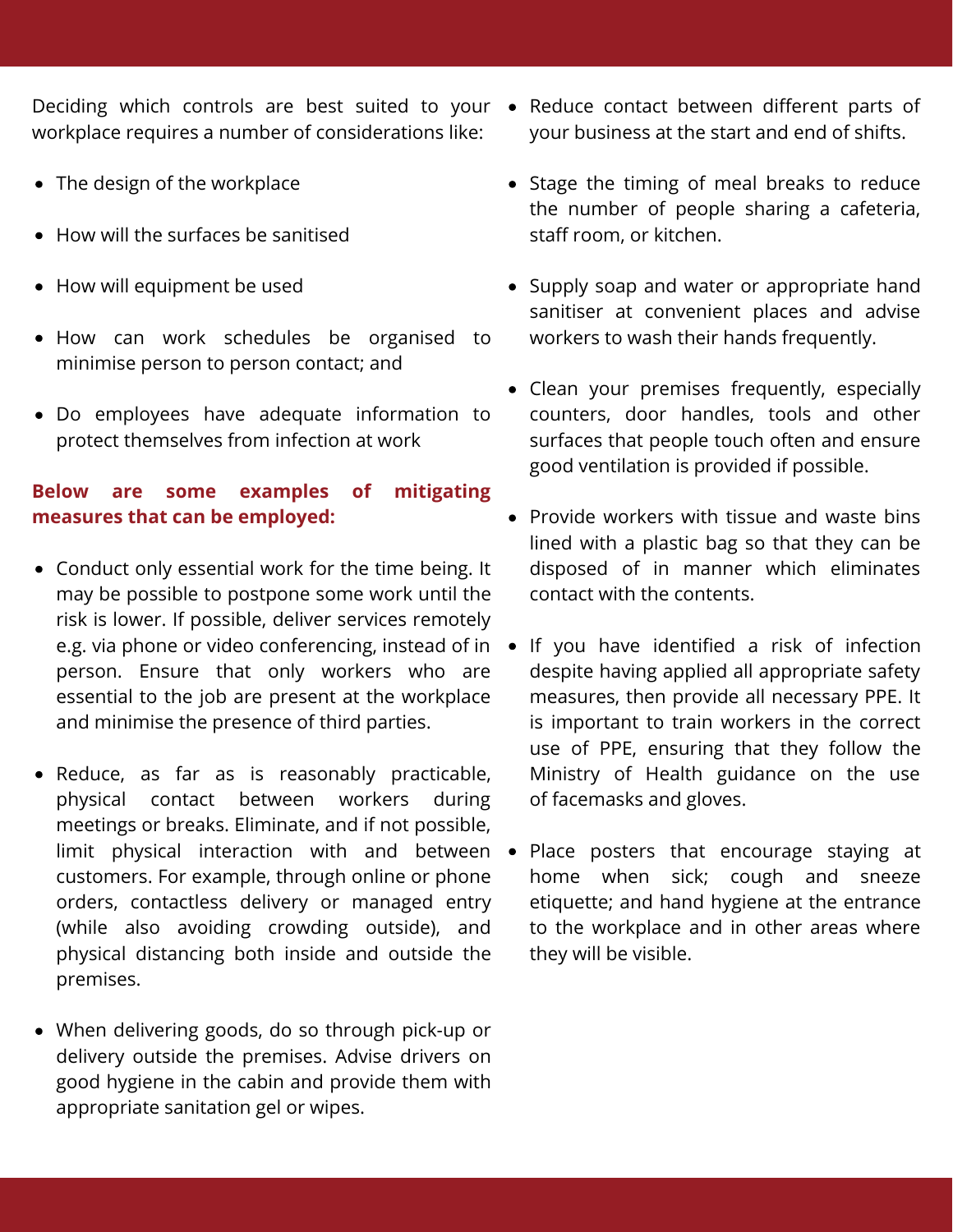## Resuming work after a period of closure

If your workplace has been closed for a period for reasons related to COVID-19, make a plan for when work resumes that takes into account of safety and health.

#### **You should consider the following in your plan:**

- Update your risk assessment as described above and refer to COVID-19 guidance from the Ministry of Health.
- Alter the layout of the workplace and the organisation of work that will reduce COVID-19 transmission.
- Consider the resumption of operations in stages to allow acclimatization to the new working arrangements.
- Be sure to inform workers about the changes and provide them with such information, instruction and training, as is necessary, before the resumption of operations.

Pay special attention to workers who are at high risk and be prepared to protect the most vulnerable, including older people and those with chronic conditions (including hypertension, lung or heart problems, diabetes, or who are undergoing cancer treatment or some other immunosuppression) and pregnant workers. Pay attention also to workers with close family members who are at high risk.

- Consider the implementation of a support system for workers who may be suffering from anxiety or stress. This could range from managers inquiring about workers' well-being more often; facilitating exchanges or buddying between colleagues; changes in work organisation and work tasks; and referring stressed employees to an employee assistance programme. Be aware that workers may have gone through traumatic events such as the serious illness or death of a relative or friend, or may be experiencing financial difficulties.
- Workers may have concerns about an increased risk of infection at the workplace and may not want to return. It is important to understand their concerns, provide as much information about the measures implemented and the support available to them.

The most significant adjustment when returning to work may be changes to the culture of the organisation. This will include adjustment of attitudes and behaviours. Employers may need to consider training as a strategy to reintroduce the employees to their workplace and to develop the types of behaviours required. The training should highlight the personal benefits that employees will derive from changes in attitude and behaviour.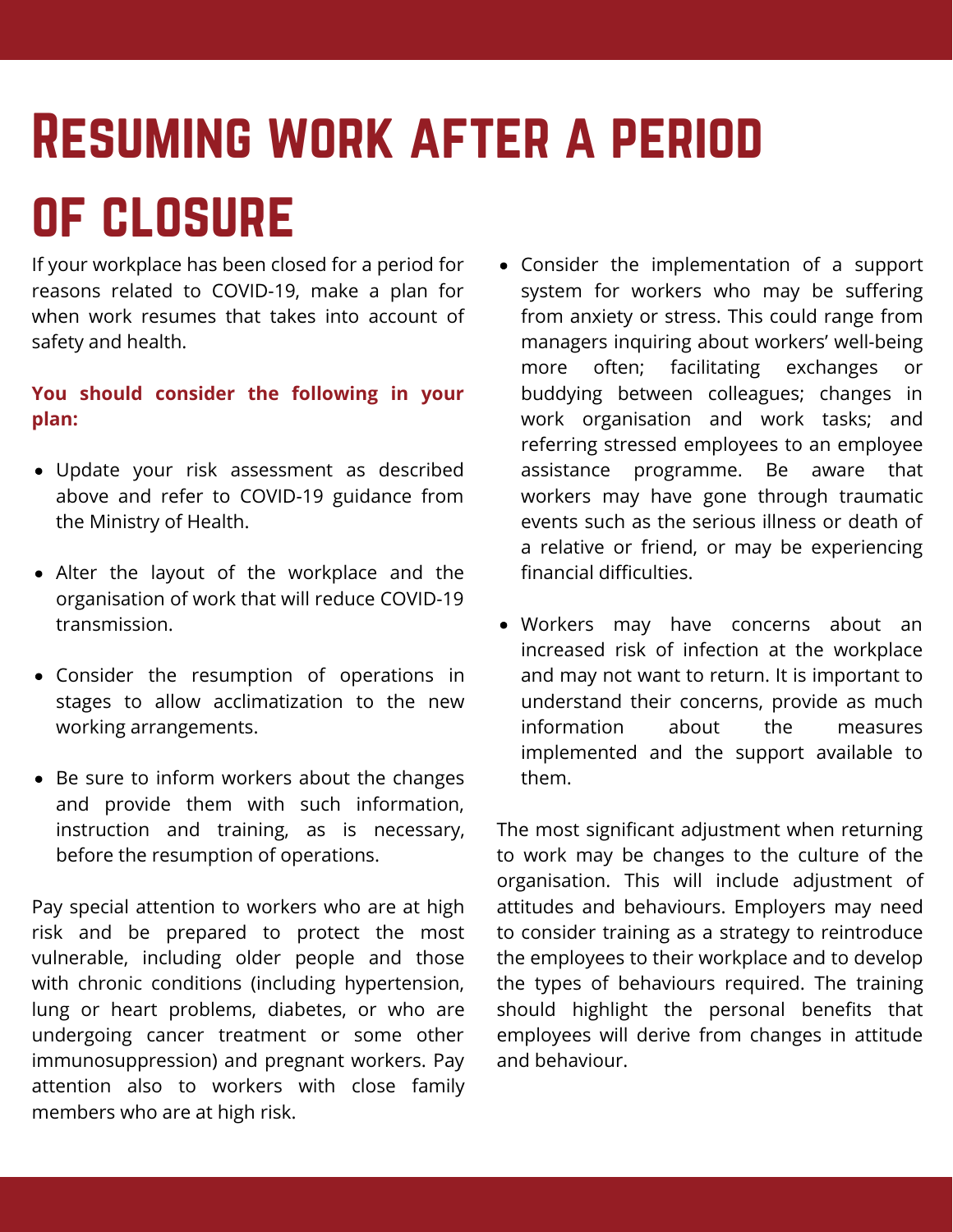## Returning To Work After Recovering From COVID-19

During the course of the pandemic persons may have become infected with the COVID-19 virus. Places of work should have a policy in place to reintegrate employees who may have been absent due to illness.

**The following are some steps to consider when planning for an employee's return to work:**

- Develop (if one is not in existence) a return to workplace policy. The policy should have input from management, worker representatives and human resources.
- Remain in contact with the employee throughout his or her ailment and when he or she is preparing to return to work.
- Develop a plan for the recovered worker to return to work – this will include a risk assessment specific to that worker and his or her environment which will include introducing controls to limit any risks identified.
- Monitor the employee when he or she returns and review the plan where necessary.

## Working From Home

**Workers should be encouraged to work from home and continue to work from home if the nature of their job allows it. For most of these workers, their home working environment is likely to be deficient in varying ways in comparison to their workplace. The extent to which the home environment can be modified will vary according to the situation of the worker and the time and resources available for the modification.**

**Advice on staying safe and healthy while working from home is available form OSHA's guidance document on 'Working from Home'. You should also read our brochures, 'A Guide to Risk Assessment' and 'Prevention of Occupational Diseases'.**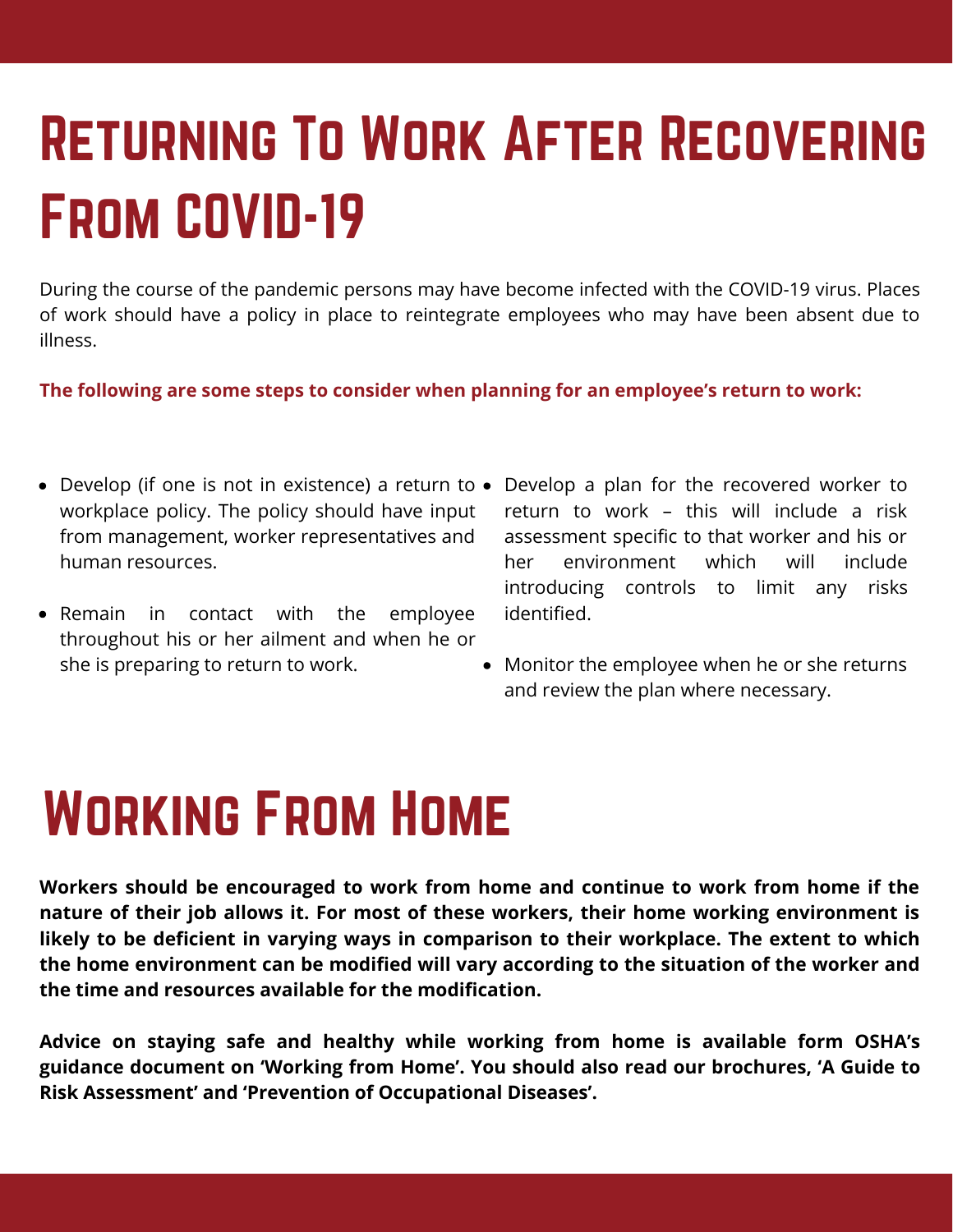## Helpful Links with Guidelines on Returning to WORK BY ECONOMIC ACTIVITY

## Transportation and storage

## **Canada**

*Protecting Yourself and Others (Transportation)* https://www.ccohs.ca/images/products/pandemiccovid19/pdf/transportation.pdf *Protecting Yourself and Others (Airline and Ground Crews)* https://www.ccohs.ca/images/products/pandemiccovid19/pdf/airline\_ground\_crews.pdf *Protecting Yourself and Others (Home Delivery and Couriers)* https://www.ccohs.ca/images/products/pandemiccovid19/pdf/home\_delivery\_couriers.pdf

## **United Kingdom**

#### *Working safely during coronavirus (COVID-19) in other people's homes*

https://www.gov.uk/guidance/working-safely-during-coronavirus-covid-19/homes

#### *Working safely during coronavirus (COVID-19) in or from a vehicle*

https://www.gov.uk/guidance/working-safely-during-coronavirus-covid-19/vehicles

#### *Coronavirus (COVID-19): safer transport guidance for operators*

https://www.gov.uk/government/publications/coronavirus-covid-19-safer-transport-guidance-foroperators

#### *Guidance for shipping and sea ports on coronavirus (COVID-19)*

https://www.gov.uk/government/publications/covid-19-shipping-and-sea-ports-guidance

## **USA**

### *COVID-19 Guidance for Rideshare, Taxi, and Car Service Workers*

https://www.osha.gov/Publications/OSHA4021.pdf

## **Italy**

### *Coronavirus, from Mit guidelines on safety in transport and logistics*

http://www.mit.gov.it/comunicazione/news/coronavirus-trasporti-logistica-logistica-etrasporti/coronavirus-da-mit-linee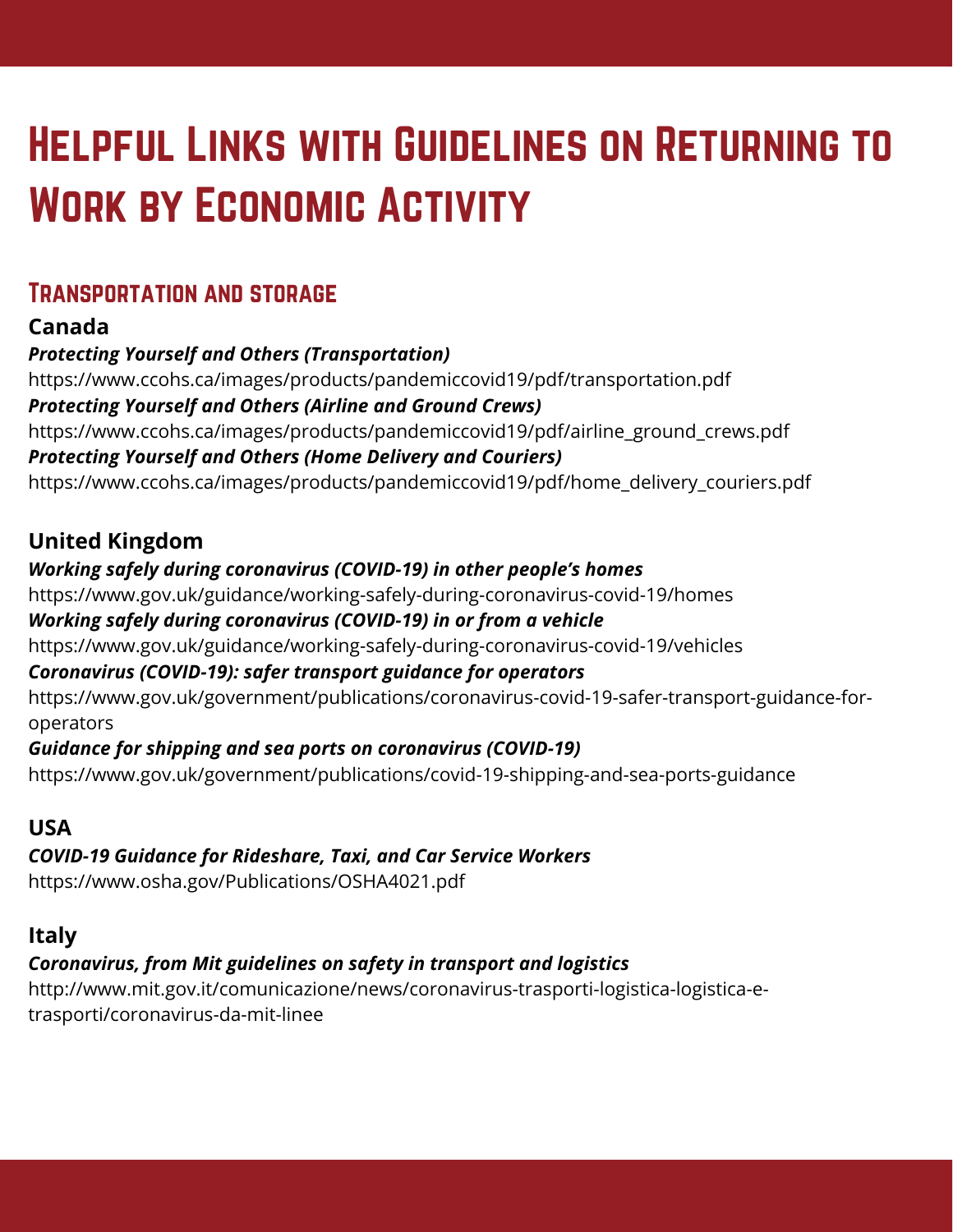## Human health and social work activities

## **Canada**

#### *Protecting Yourself and Others (Emergency and Patient Intake)*

https://www.ccohs.ca/images/products/pandemiccovid19/pdf/emergency\_patient\_intake.pdf

#### **Italy**

#### *Covid-19 and protection of health workers - second edition*

https://www.inail.it/cs/internet/comunicazione/pubblicazioni/catalogo-generale/pubbl-covid-19 operatori-sanitari-seconda-versione.html

## Public administration and defence; compulsory social security (Essential services)

#### **Canada**

#### *Protecting Yourself and Others (First Responders)*

https://www.ccohs.ca/images/products/pandemiccovid19/pdf/first\_responders.pdf

#### *Protecting Yourself and Others (Correctional Facilities)*

https://www.ccohs.ca/images/products/pandemiccovid19/pdf/correctional\_facilities.pdf

### **United Kingdom**

#### *Working safely during coronavirus (COVID-19) in offices and contact centres*

https://www.gov.uk/guidance/working-safely-during-coronavirus-covid-19/offices-and-contact-centres

## Agriculture, forestry and fishing

#### **Canada**

#### *Protecting Yourself and Others (Agriculture)*

https://www.ccohs.ca/images/products/pandemiccovid19/pdf/agriculture.pdf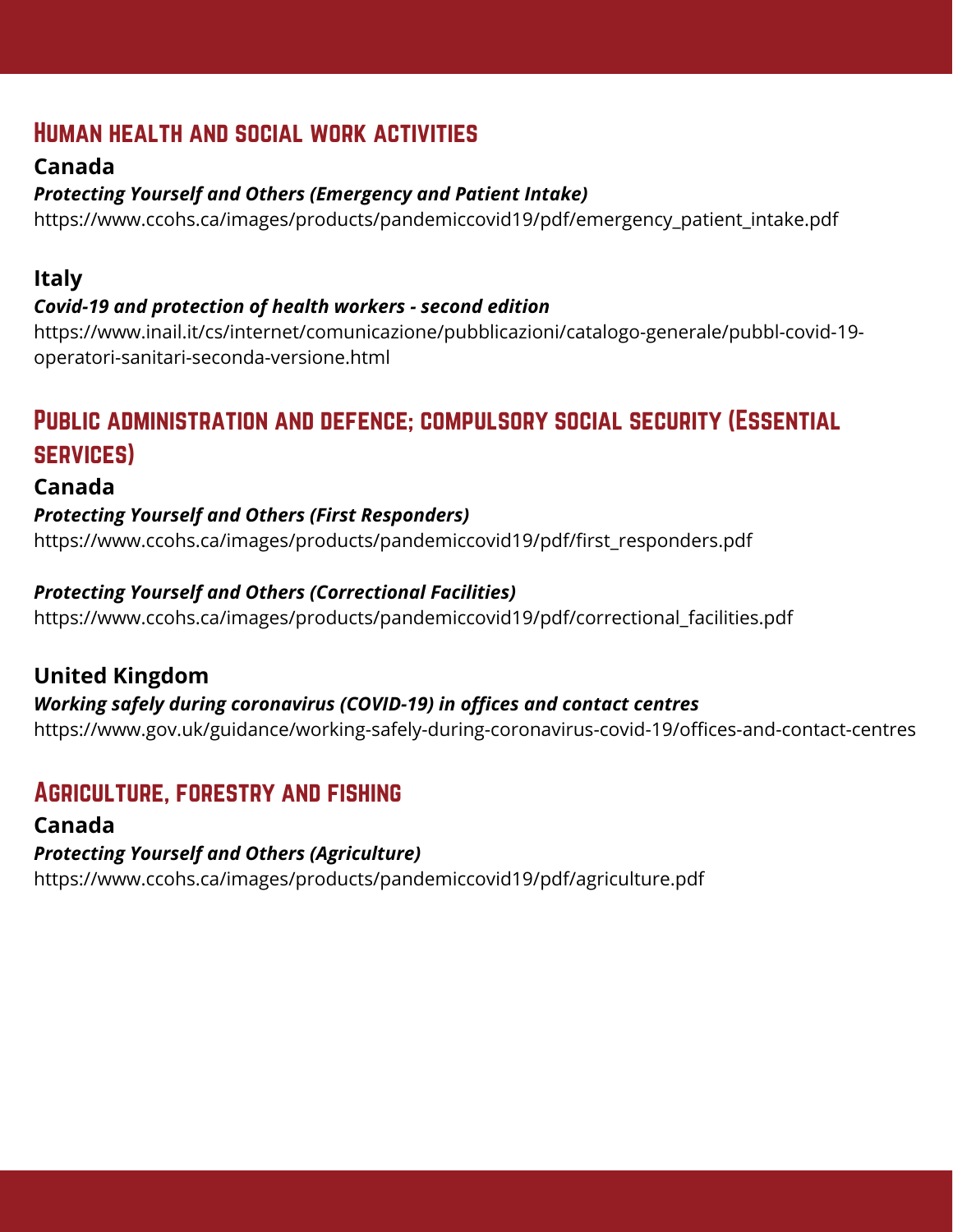## Wholesale and retail trade; repair of motor vehicles and motorcycles

#### **Canada**

#### *Protecting Yourself and Others (Retail)*

https://www.ccohs.ca/images/products/pandemiccovid19/pdf/retail.pdf

### **United Kingdom**

#### *Working safely during coronavirus (COVID-19) in food businesses*

https://www.gov.uk/government/publications/covid-19-guidance-for-food-businesses/guidance-forfood-businesses-on-coronavirus-covid-19

#### *Working safely during coronavirus (COVID-19) in shops and branches*

https://www.gov.uk/guidance/working-safely-during-coronavirus-covid-19/shops-and-branches

## Accommodation and food service activities

#### *Canada*

#### *Protecting Yourself and Others (Restaurants and Food Services)*

https://www.ccohs.ca/images/products/pandemiccovid19/pdf/food\_service.pdf

### **United Kingdom**

#### *Working safely during (COVID-19) in restaurants offering takeaway or delivery*

https://www.gov.uk/guidance/working-safely-during-coronavirus-covid-19/restaurants-offeringtakeaway-or-delivery

#### **USA**

#### *COVID-19 Guidance for Restaurants & Beverage Vendors Offering Takeout or Curbside Pickup*

https://www.osha.gov/Publications/OSHA4017.pdf

#### **Italy**

#### *Technical document on the hypothesis of remodelling of the measures to contain SARS-CoV-2 contagion in the restaurant sector*

https://www.inail.it/cs/internet/comunicazione/pubblicazioni/catalogo-generale/pubbl-doc-tecnicoipotesi-rimod-misure-cont-ristorazione-covid-2.html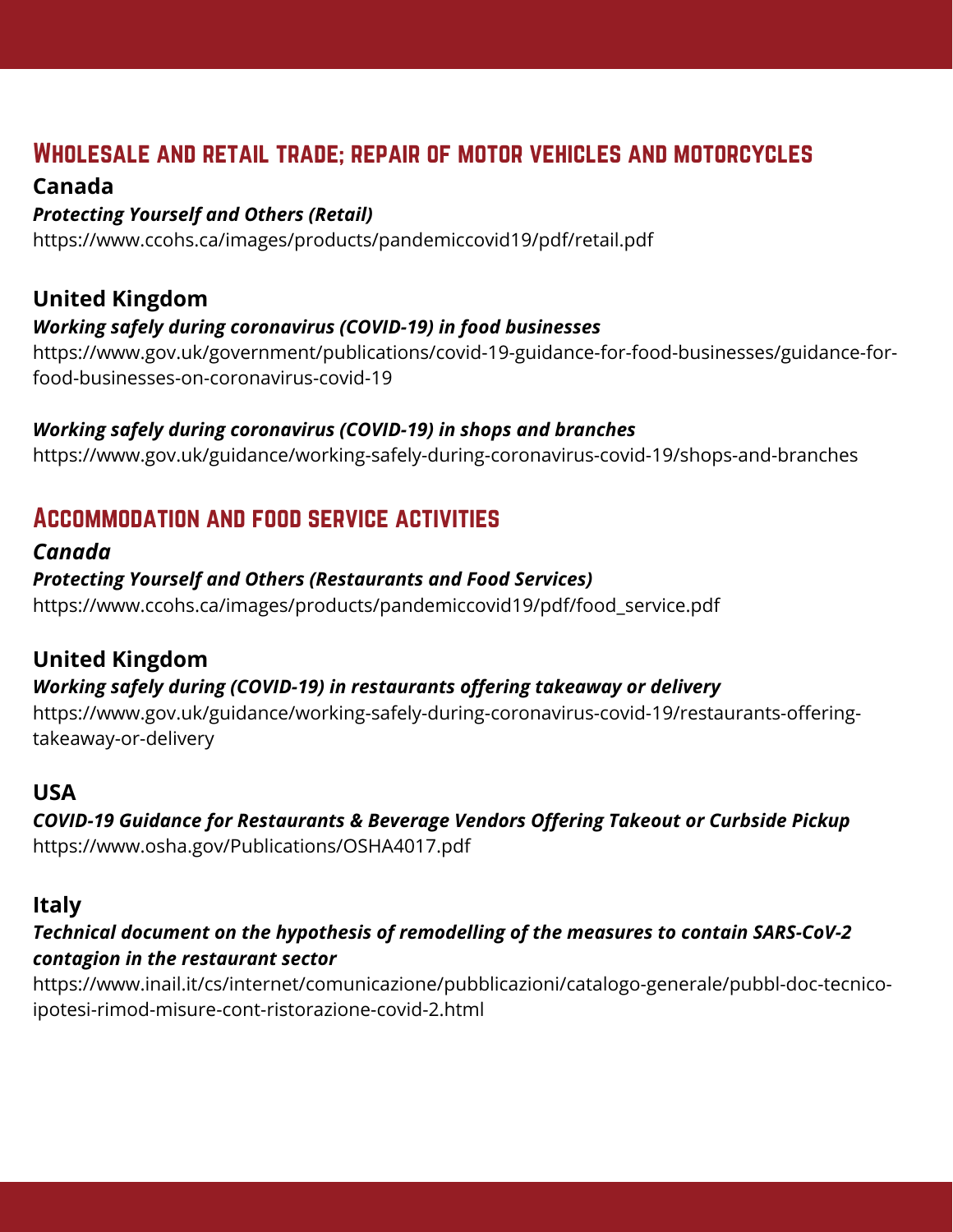## Professional, scientific and technical activities

## **United Kingdom**

#### *Working safely during coronavirus (COVID-19) for indoor labs and research facilities and similar environments.*

https://www.gov.uk/guidance/working-safely-during-coronavirus-covid-19/labs-and-researchfacilities

## **MANUFACTURING**

#### *Canada Protecting Yourself and Others (Manufacturing)*

https://www.ccohs.ca/images/products/pandemiccovid19/pdf/manufacturing.pdf

## **United Kingdom**

#### *Working safely during coronavirus (COVID-19) for factories, plants and warehouses.*

https://www.gov.uk/guidance/working-safely-during-coronavirus-covid-19/factories-plants-andwarehouses

#### **USA**

#### *COVID-19 Guidance for the Manufacturing Industry Workforce*

https://www.osha.gov/Publications/OSHA4002.pdf

## Mining and quarrying

#### **Canada** *Protecting Yourself and Others (Mining)* https://www.ccohs.ca/images/products/pandemiccovid19/pdf/mining.pdf

## Arts, entertainment and recreation

## **Italy**

#### **Technical document on risk analysis and containment measures of SARS-CoV-2 contagion in recreational bathing and beach activities**

https://www.inail.it/cs/internet/comunicazione/pubblicazioni/catalogo-generale/pubbl-doc-tecnicoatt-ricr-balneazione-spiaggia-covid-2.html